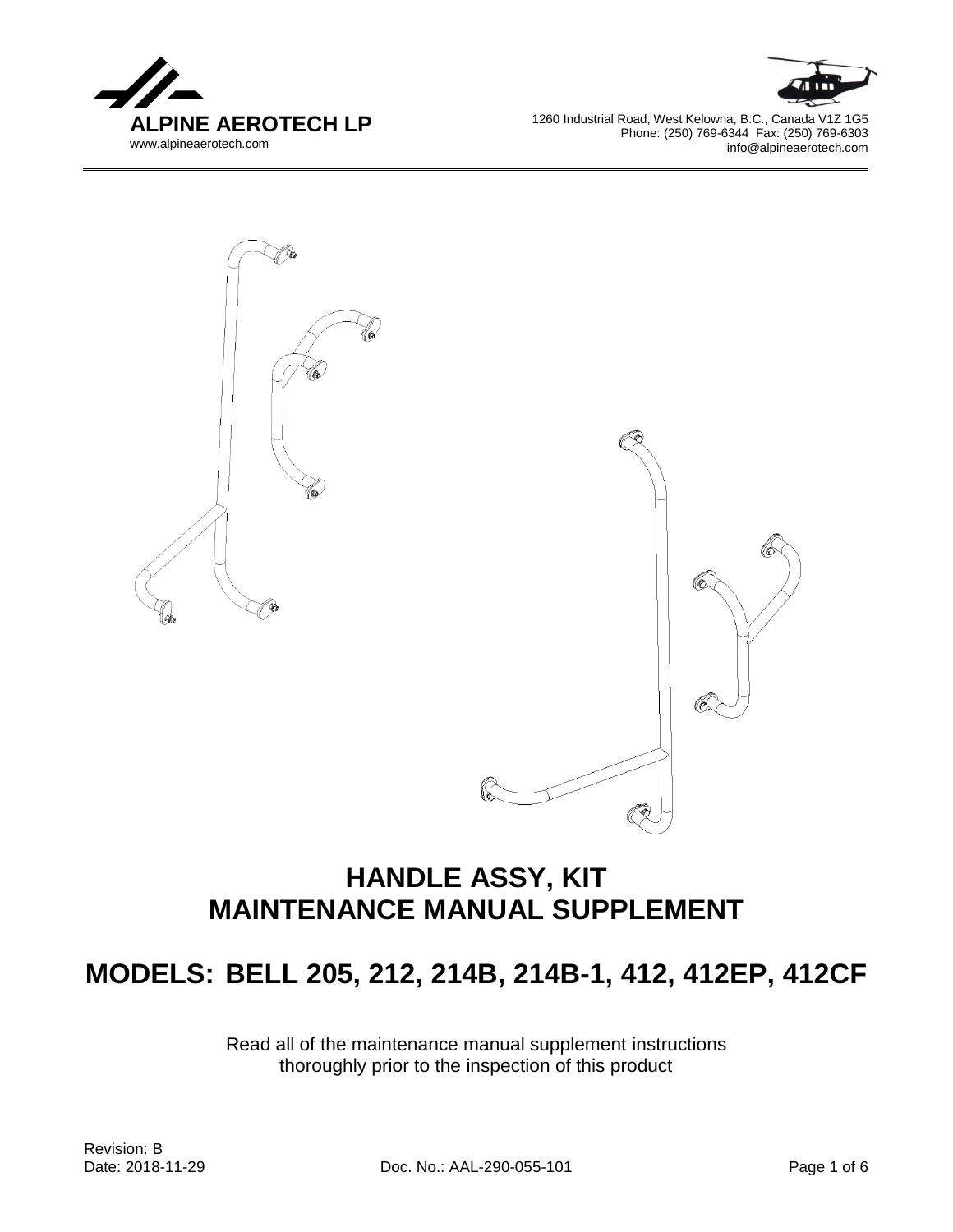



## **Introduction**

The following information defines the instructions for continuing airworthiness, repair allowances and airworthiness limitations for the item(s) referenced within this document.

- 1. Scheduled inspection for the item(s) referenced within this document shall be accomplished in accordance with (IAW) the Inspection Procedures specified.
- 2. Repair allowances for the item(s) referenced within this document shall be accomplished IAW the Repair Procedures specified.
- 3. Refer to Alpine Aerotech LP Handle, Assy Kit Illustrated Parts Breakdown (AAL-290-055-201) for part numbers of replaceable items associated with this modification
- 4. Limitations for the item(s) referenced within this document are IAW the Airworthiness Limitations specified.
- 5. If changes to this document are required, Alpine Aerotech LP shall revise all pages and reissue the entire document.
- 6. Alpine Aerotech LP shall make any subsequent revisions of this document available free of charge upon request. Alpine Aerotech LP also recommends that the end user of this product verify the revision level of this document on a yearly basis.

#### **Description**

The following information provides a functional description of the Door Handle Assy, Kit as defined in Alpine Aerotech LP Master Data List AAL-290-054-001.

- 1. The Door Handle Assy, Kit (AAL-290-050-901) is comprised of four separate handles that attach to the LHS FWD (hinged) passenger door, the LHS AFT (sliding) passenger door, the RHS FWD (hinged) passenger door and the RHS AFT (sliding) passenger door.
- 2. The Door Handle, Assys are constructed of welded aluminum tubing and attach to the airframe using a combination of bolts, washers and nuts. Additionally, the FWD Door Handle Assys also utilize screws, doublers and spacers in their respective installations.
- 3. The FWD Door Handle, Assys are used as a handhold to assist in entering the aircraft through the open AFT (sliding) passenger door.
- 4. The AFT Door Handle, Assys are used to provide a robust handhold from which to open and close the sliding door.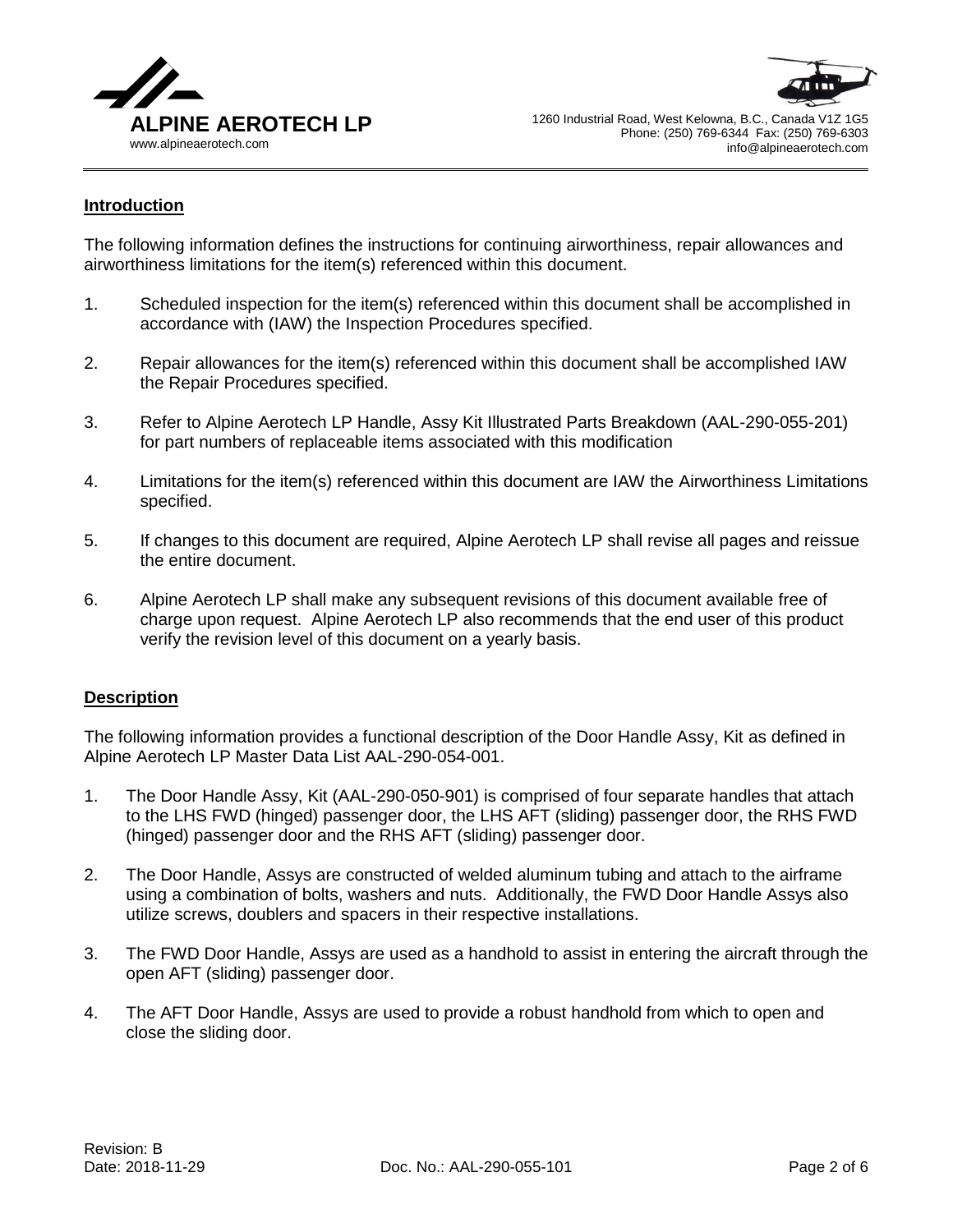



## **Airworthiness Limitations**

The Airworthiness Limitations section is approved by the Minister and specifies maintenance required by any applicable airworthiness or operating rule unless an alternative program has been approved by the Minister.

The Airworthiness Limitations section is FAA approved and specifies maintenance required under Sections 43.16 and 91.403 of the Federal Aviation Regulations unless an alternative program has been FAA approved.

#### **Supplement to applicable Maintenance Manual, Chapter 4, Airworthiness Limitations Schedule**

#### **Notes**

- 1. Refer to the applicable Maintenance Manual, Chapter 4-3, for general information on airworthiness limitations and airworthiness limitation schedules.
- 2. Item(s) **not** listed in the Scheduled Airworthiness Limitations section within this document have an unlimited airworthiness life.

#### Scheduled Airworthiness Limitations

1. There are no airworthiness limitations associated with the item(s) referenced within this document.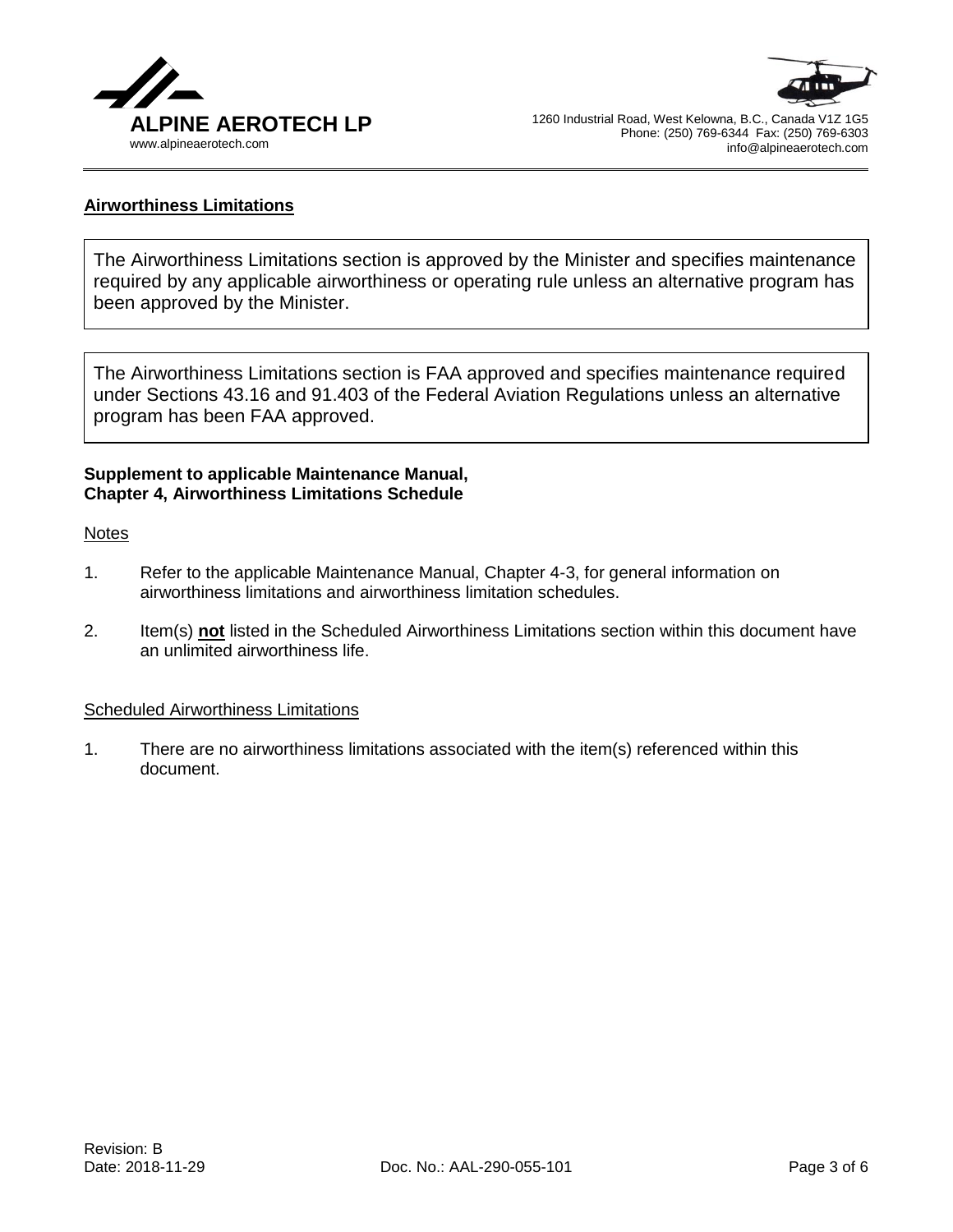



#### **Inspection Procedures**

## **Supplement to applicable Maintenance Manual, Chapter 5, Inspection and Component Overhaul Schedule**

#### Notes

- 1. Refer to the applicable Maintenance Manual, Chapters, for general information on inspections, inspection definitions, inspection intervals, inspection methods and inspection schedules.
- 2. General Inspections, as indicated within this document, are defined as visual, non-thorough checks.
- 3. Detailed Inspections, as indicated within this document, are defined as visual and thorough, searching checks.
- 4. Perform Daily Inspections every day, prior to flight operation. If damage is detected, perform the 600 Hour/12 Month Inspections.
- 5. Perform 600 Hour/12 Month Inspections every 600 hours or every 12 months, whichever occurs first, prior to flight operation. If damage is detected, refer to the Repair Procedures section within this document.

#### Scheduled Inspections

- 1. Daily Inspections
	- i. Perform a General Inspection on the Handle Assy Kit, Installation for general condition.
	- ii. Perform a General Inspection on the Handle Assy Kit, Installation for proper security.

#### Scheduled Inspections

- 2. 600 Hour/12 Month Inspections
	- i. Perform a Detailed Inspection on all materials and finishes in the Handle Assy Kit, Installation for evidence of corrosion, cracks and damage.
	- ii. Perform a Detailed Inspection on all materials and finishes in the Handle Assy Kit, Installation for proper integrity and condition.
	- iii. Perform a Detailed Inspection on Handle Assy Kit, Installation for proper security.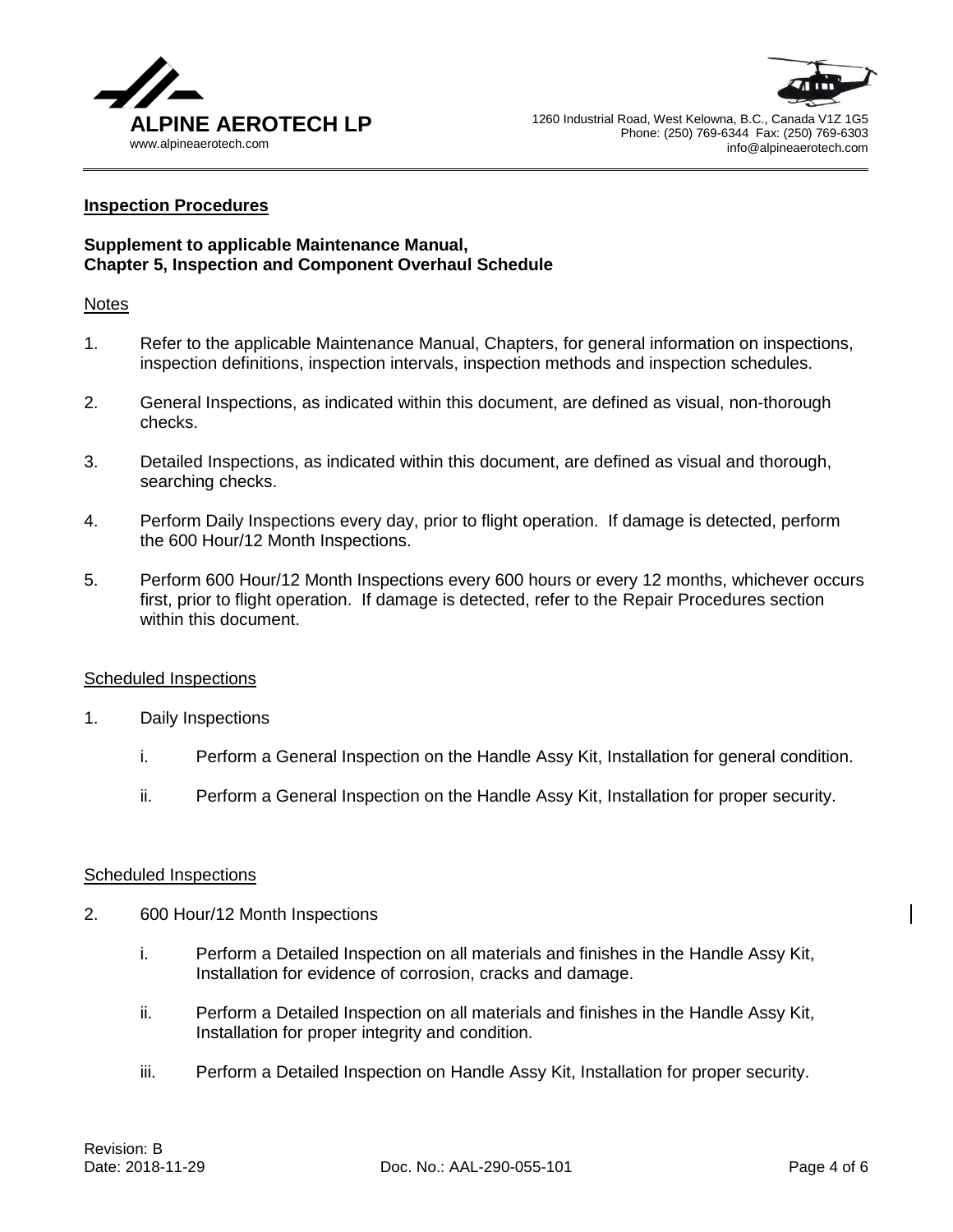



- iv. Perform a Detailed Inspection on all hardware and fasteners in the Handle Assy Kit, Installation for proper security and torque.
- v. Perform a Detailed Inspection on all gaskets in the Handle, Assy for proper security and general condition.